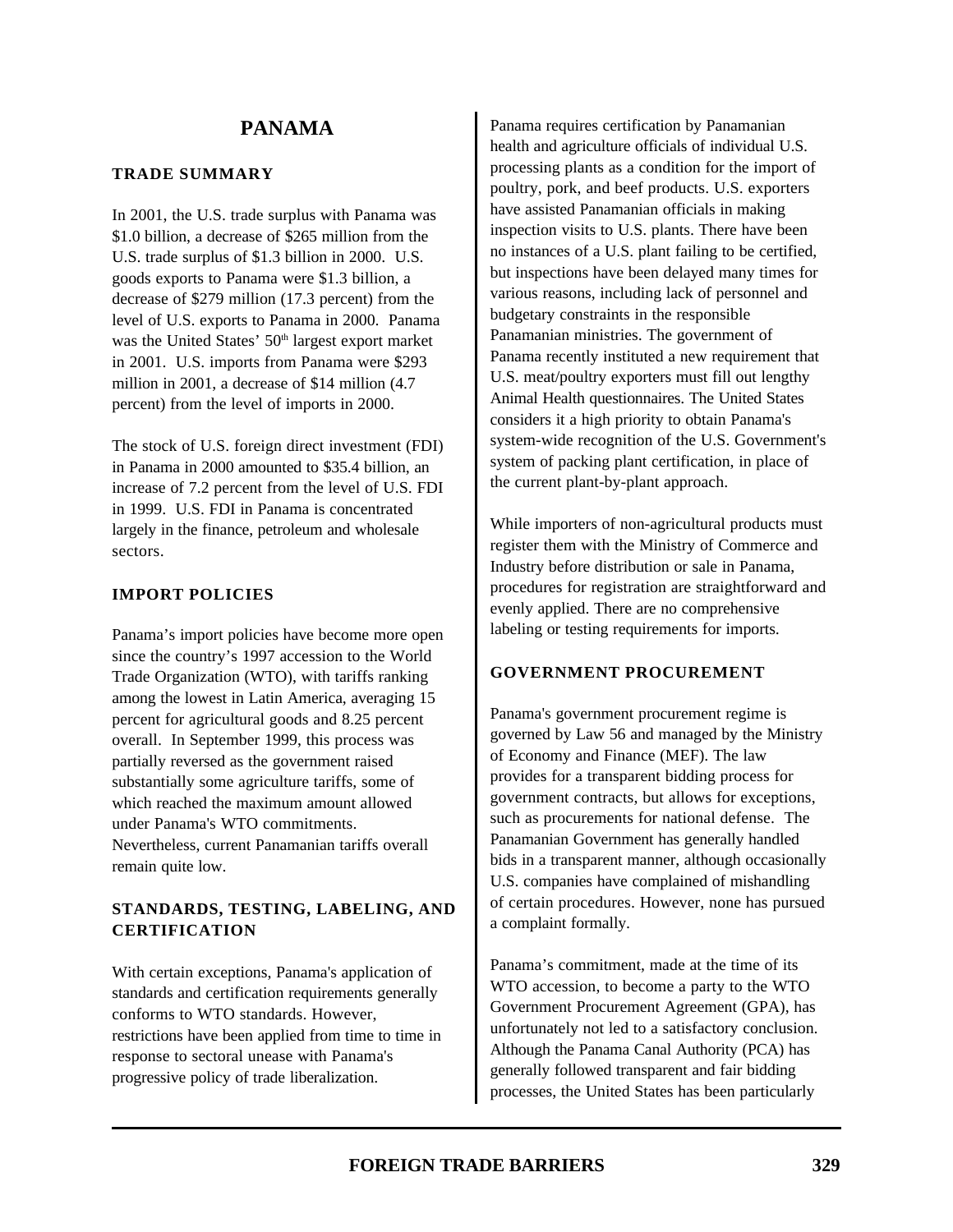disappointed by the Government of Panama's failure to include the PCA in its accession offer. As a result of these concerns, the United States has suspended a waiver of "Buy America Act" provisions which had previously been applied to Panama. The U.S. Government will continue to urge Panama to move the stalled GPA accession process forward.

#### **EXPORT SUBSIDIES**

Panamanian law allows any company to import raw materials or semi-processed goods at a duty of three percent for domestic consumption or processing, or duty free for export production, except for sensitive agricultural products, such as rice, dairy, pork, and tomato products. This was negotiated and approved as part of Panama's accession to the WTO. Extraordinary tariff quotas have been authorized for rice and pork when stocks have gone down in order to prevent scarcity of food products. Companies not already receiving benefits under the Special Incentives Law of 1986 are allowed a tax deduction of up to 10 percent of their profits from export operations through 2002.

Because of its WTO obligations, Panama revised its export subsidy policies in 1997-98. The government originally had stated its intention to phase out its Tax Credit Certificate (CAT), given to firms producing certain non-traditional exports, by the end of 2001. But during the WTO Ministerial Conference in November 2001, the Government of Panama asked for and received an extension for the use of CATs. As of the date of this publication, a final date for a CAT phase-out had not been announced. The policy allows exporters to receive CATs equal to 15 percent of the export's national value added. The certificates are transferable and may be used to pay tax obligations to the government, or they can be sold in secondary markets at a discount. The government has become stricter in defining national value added, attempting to reduce the

amount of credit claimed by exporters.

A number of industries that produce exclusively for export, such as shrimp farming and tourism, are exempted from paying certain types of taxes and import duties. The Government of Panama established this policy to attract foreign investment, especially in economically depressed regions, such as the city of Colon. Companies that profit from these exemptions are not eligible to receive CATs for their exports.

The Tourism Law of 1994 (Law 8) allows deduction from taxable income of 50 percent of any amount invested by Panamanian citizens in tourism development.

Law 25 of 1996 provides for the development of "export processing zones" (EPZ's) as part of an effort to broaden the Panamanian manufacturing sector while promoting investment, particularly in former U.S. military bases. Companies operating in these zones may import inputs duty-free if products assembled in the zones are to be exported. The government also provides other tax incentives to EPZ companies.

# **INTELLECTUAL PROPERTY RIGHTS (IPR) PROTECTION**

Protection of intellectual property rights (IPR) in Panama has improved significantly in recent years. Specialized courts have been created to hear intellectual property-related cases. Intellectual property policy and practice in Panama is the responsibility of an Inter-institutional Committee. This committee consists of representatives from six government agencies and operates under the leadership of the Vice-Minister of Foreign Trade. It coordinates enforcement actions and develops strategies to improve compliance with the law. In 2000, the Government of Panama issued a decree mandating that all computer systems used by government entities be legal and licensed.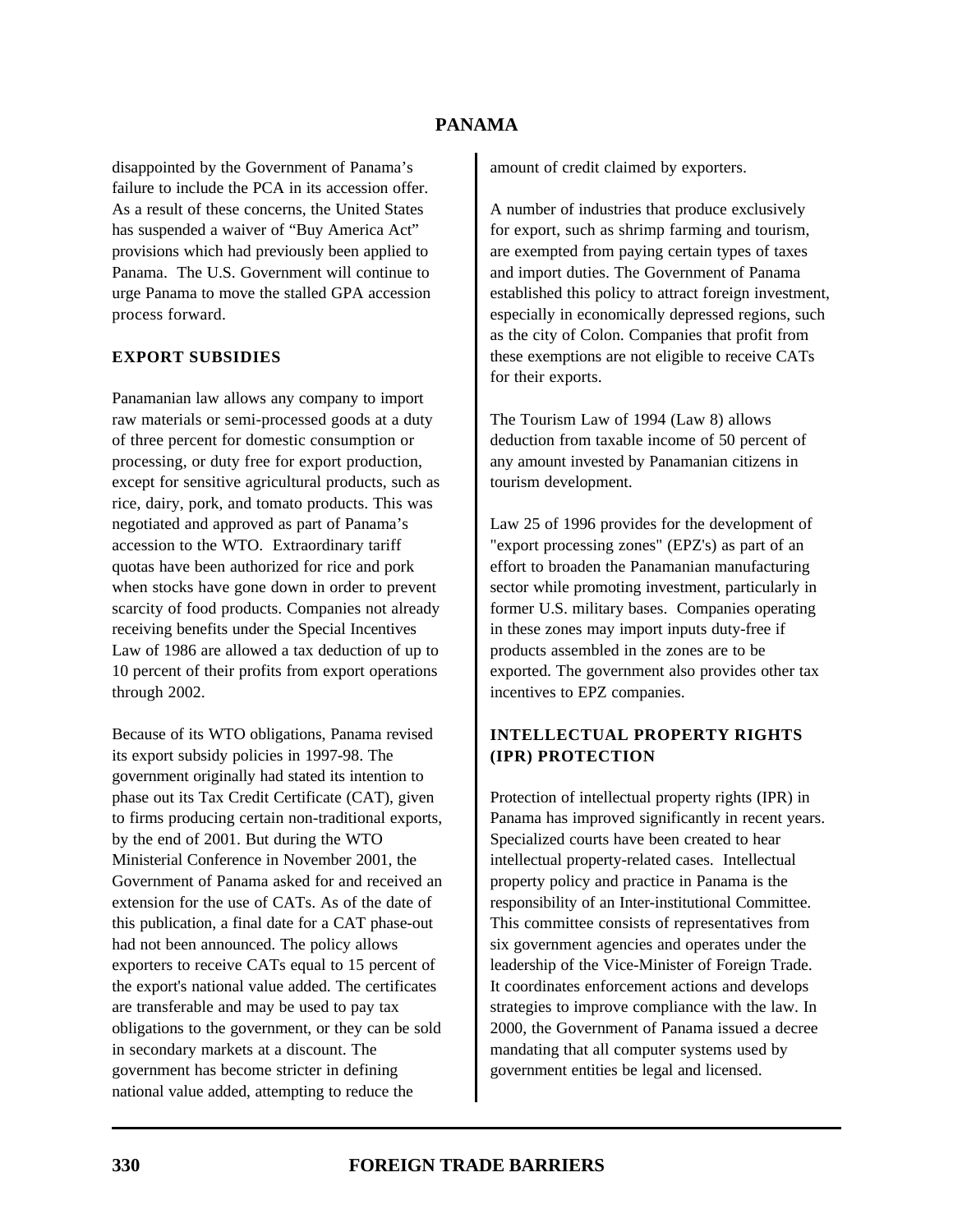### **Copyrights**

Panama's 1994 copyright law modernized copyright protection in Panama, providing for payment of royalties, facilitating the prosecution of copyright violators, protecting computer software, and making copyright infringement a felony. Although the lead prosecutor for IPR cases in the Attorney General's Office has taken a vigorous enforcement stance against piracy and counterfeiting, the Copyright Office remains small and ineffective, and Panama's judicial system has not provided speedy and effective remedies in civil and criminal piracy cases brought under the law. Consequently, Panama continues to be a popular transshipment point for pirated goods.

The Copyright Office has been slow to draft and move forward further improvements to the Copyright Law to implement the 1996 WIPO treaties (the WIPO Copyright Treaty and the WIPO Performances and Phonographs Treaty). Nevertheless, the office's proposal also would establish new offenses, such as for Internet-based copyright violations, raise the penalties for infractions, and enhance border measures. This proposed draft legislation is moving forward with technical assistance from SIECA (the Central American Economic Integration System).

#### **Patents**

Panama's 1996 Industrial Property Law provides a term of 20 years of patent protection from the date of filing. Pharmaceutical patents are granted for only 15 years, however, and can be renewed for an additional ten years, if the patent owner licenses a national company (minimum of 30 percent Panamanian ownership) to exploit the patent. This provision appears inconsistent with Panama's TRIPS obligations.

The Industrial Property Law provides specific protection for trade secrets.

#### **Trademarks**

Law 35 provides trademark protection, simplifies the process of registering trademarks and allows for renewal of a trademark for ten-year periods. The law's most important feature is the granting of ex-officio authority to government agencies to conduct investigations and to seize materials suspected of being counterfeited. Decrees 123 of November 1996 and 79 of August 1997 specify the procedures to be followed by Customs and Colon Free Zone (CFZ) officials in conducting investigations and confiscating merchandise. In 1997, the Customs Directorate created a special office for IPR enforcement, followed by a similar office created by the CFZ in 1998. The Trademark Registration Office has undertaken significant modernization with a searchable computerized database of registered trademarks that is open to the public.

### **SERVICES BARRIERS**

In general, Panama maintains an open regulatory environment for services. For some professions, such as insurance brokers, customs brokerage, freight forwarding, architects, engineers, medical doctors, lawyers, and psychologists, Panama requires that individuals hold a Panamanian technical license.

#### **INVESTMENT BARRIERS**

Panama maintains an open investment regime and is receptive to foreign investment. Over the years the country has focused its efforts on bolstering its reputation as an international trading, banking, and services center. Recently, however, the Panamanian government has been unresponsive to several foreign investors, as a number of firms that are closely regulated by, or hold concessions from the Government of Panama, encountered a lack of cooperation and even antagonism from certain officials. The Government of Panama has lately begun to address these problems more